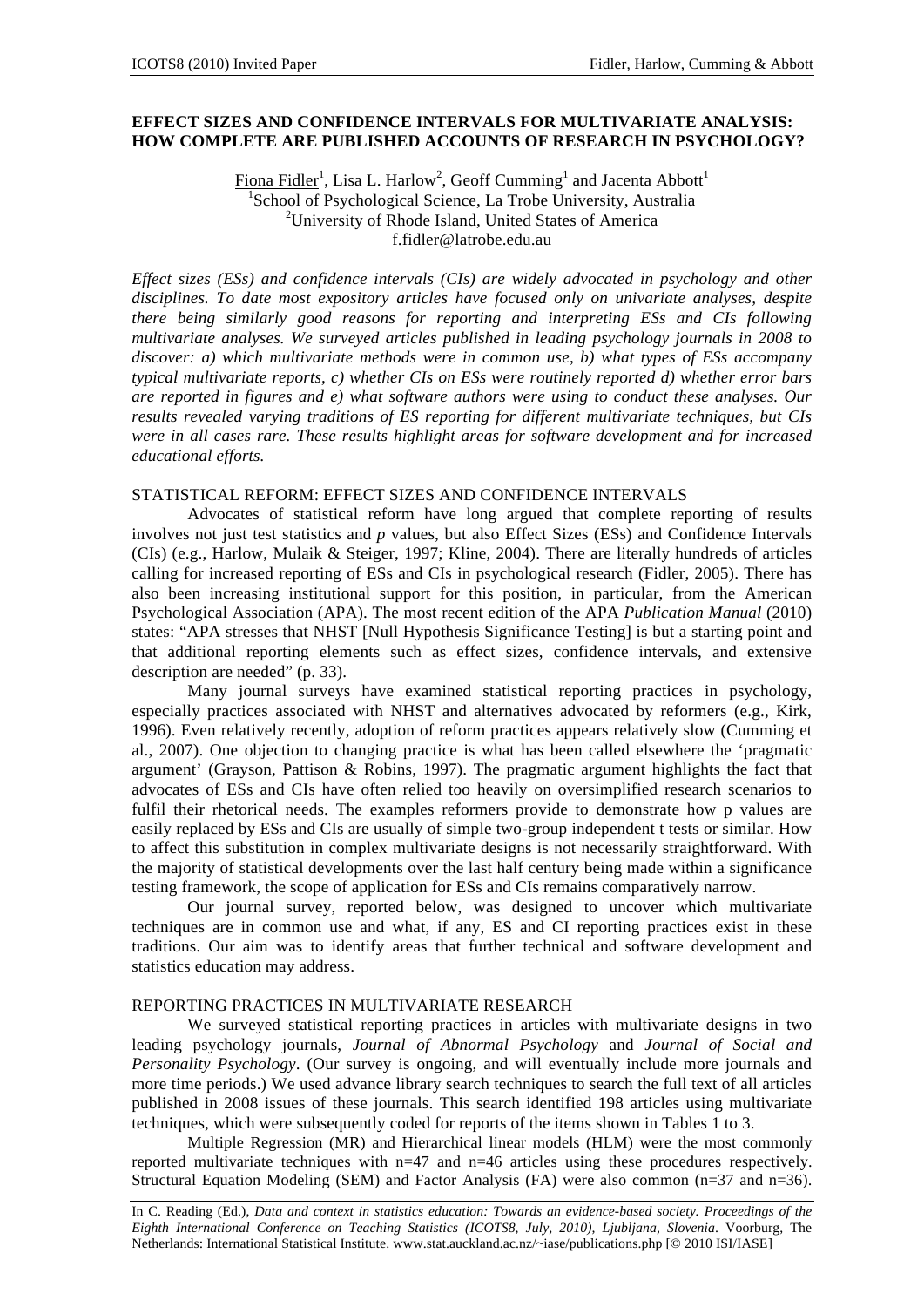Other analysis recorded included: ANCOVA  $(n=32)$ , Logistic Regression (LR, n=24), Longitudinal methods (Long, n=21), MANOVA (n=8) and Taxonomic methods (Tax, n=5).

We found strikingly different reporting cultures for the different multivariate methods. For some, overall test statistics and *p* values are routinely reported, for others, these reports are virtually never made. Similar variability existed in ES reporting. The only consistent finding was an unfortunate one: CIs are exceptionally rare!

# *Overall Test Statistics and P Values*

*Overall Analysis* **(% of n)**

*Estimation* **(% of n)**

In ANCOVA and MANOVA an overall test statistic was routinely reported (88% and 100% respectively). In FA, overall test statistics were rarely provided (6%). Other methods fell somewhere in between these extremes, as Table 1 shows. Reporting rates of *p* values for overall tests were surprisingly low, given the general dominance of NHST in psychology. *P* values were most often reported in SEM articles, where they appeared in 60% of articles. Statistical power reporting was predictably low (under 5%) with two exceptions: 30% of HLM and 24% of Long papers reported power.

|                                  | <b>ANCOVA</b> | <b>MANOVA</b> | LR     | MR     | FA       | Tax   | <b>HLM</b> | <b>SEM</b> | Long   |
|----------------------------------|---------------|---------------|--------|--------|----------|-------|------------|------------|--------|
|                                  | $n=32$        | $n=8$         | $n=24$ | $n=47$ | $n = 36$ | $n=5$ | $n = 46$   | $n = 37$   | $n=21$ |
| % of total $(N=198)$ *           | 16            | 4             | 12     | 24     | 18       |       | 23         | 19         |        |
| <i>Overall Analysis</i> (% of n) |               |               |        |        |          |       |            |            |        |
| <b>Test Statistic</b>            | 87.5          | 100.0         | 58.3   | 27.7   | 5.6      | 0.0   | 32.6       | 59.5       | 38.1   |
| P value                          | 50.0          | 50.0          | 45.8   | 21.3   | 5.6      | 0.0   | 30.4       | 59.5       | 38.1   |
| <b>Statistical Power</b>         | 3.1           | 0.0           | 4.2    | 0.0    | 2.8      | 0.0   | 30.4       | 0.0        | 23.8   |

At least one ES 62.5 87.5 79.2 100.0 91.7 60.0 84.8 91.9 38.1 -With *p* value (% of ES) 85.0 75.0 36.8 80.9 15.2 1.0 69.2 32.4 37.5 -With CI (% of ES) 0.0 0.0 21.1 2.1 0.0 0.0 7.7 8.8 0.0<br>-With SE (% of ES) 10.0 0.0 21.1 17.0 0.0 0.0 33.3 0.0 12.5 -With SE (% of ES) 10.0 0.0 21.1 17.0 0.0 0.0 33.3 0.0 12.5

Table 1. Percentages of articles with various multivariate methods reporting Overall Analysis and Estimation Statistics

\* Note: %s do not sum to 100% as some articles include more than one type of method.

#### *Estimation Statistics: Effect Sizes, and their accompanying p values, CIs, SEs*

ES reporting was similarly variable over the different method types, again emphasizing the different traditions associated with different methods. ES reporting was most noticeably low in Long (38%) and ANCOVA (62%). It was remarkably high in MANOVA (87%), FA and SEM (92%), and 100% in MR. Table 1 shows the percentage of articles of each method type reporting at least one ES.

If ESs were accompanied by an inferential statistic, it was more often a *p* value than a CI or SE, but there was considerable variability in this *p* value reporting too. For example, in ANCOVAs, 85% of ESs were accompanied by a *p* value; in MR, ESs with *p* values were similarly common (81%). Yet, for other methods, *p* values only accompany ESs about one third of the time (SEM, 32%; LR, 37%; Longitudinal, 38%).

ESs were rarely reported with CIs, under 10% in every case and 0% for half the methods (see Table 1). The only exception was LR, where ESs were accompanied by CIs 21% of the time. It is tempting to think that elevated rate in LR is a carry-over of the strong tradition of reporting CIs with Odds Ratios in Medicine. However, it is important to keep in mind the low numbers here: 4 out of 19 ESs associated with LR were accompanied by CIs. For some methods there is a reasonably convincing tradition of reporting SEs with ESs: 33% of HLM report ESs with SEs, 21% of LR and 17% of MR reported SEs.

Common types of ESs, with their reporting rates as a percentage of the overall number of articles, are shown in Table 2. Regression weights and correlations (category =  $B$ ,  $\beta$ , or *r*) were by far the most commonly reported ESs. (Percentages in Table 2 do not sum to 100% because some articles reported more than one type of analysis and/or ES.)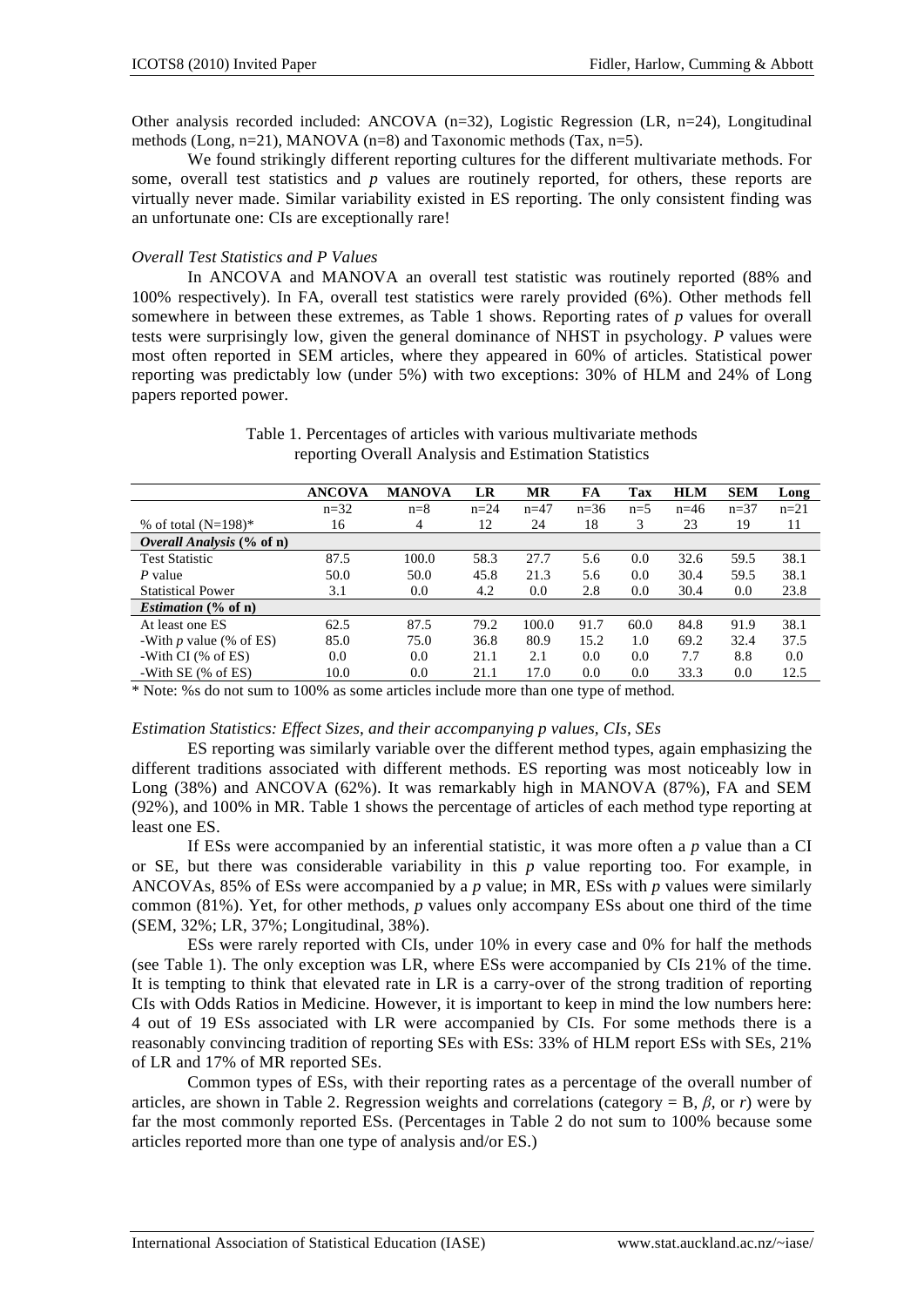| <b>Effect Size</b>       | <b>ANCOVA</b> | <b>MANOVA</b> | LR  | MR   | FA  | Tax | <b>HLM</b>     | <b>SEM</b> | Long | <b>TOTAL</b> |
|--------------------------|---------------|---------------|-----|------|-----|-----|----------------|------------|------|--------------|
| $%$ of N=198             |               |               |     |      |     |     |                |            |      |              |
| $\eta$ 2                 | 6.1           | 3.0           |     |      |     |     |                |            |      | 9.1          |
| Cohen's $d$              | 2.0           | 0.5           |     |      |     |     | 0.5            |            |      | 3            |
| f or $f^2$ (Cohen's)     | 0.5           |               |     |      |     |     |                |            |      | 0.5          |
| $B, \beta, or r$         | 1.5           |               | 5.6 | 18.2 | 3.5 | 0.5 | 12.6           | 4          | 1.5  | 47.4         |
| $R^2$ or shared variance |               |               |     | 5.1  | 3   |     | $\overline{c}$ | 1.5        | 0.5  | 13.1         |
| Odds Ratio or expB       |               |               | 3   |      |     |     | 0.5            |            |      | 3.5          |
| R                        |               |               |     |      | 0.5 |     |                |            |      | 0.5          |
| Factor loading           |               |               |     |      | 8.6 |     |                | 4          |      | 12.6         |
| Fit index: CFI, TLI etc  |               |               |     |      |     | 0.5 |                | 3          | 0.5  | 4            |
| <b>RMSEA</b>             |               |               |     |      |     |     | 0.5            | 2.5        | 0.5  | 3.5          |
| Likelihood Ratio         |               |               |     |      |     |     | 0.5            | 0.5        | 0.5  | 1.5          |
| AIC or BIC               |               |               |     |      |     |     |                |            | 0.5  | 0.5          |
| Other                    |               |               |     | 0.5  | 1.0 | 0.5 | 3              | 1.5        |      | 6.5          |

Table 2. Percentage of different types of effect sizes reported in various multivariate methods

Table 3. Frequency of reported software use

| <b>Software</b> | <b>ANCOVA</b> | <b>MANOVA</b> | LR | MR | FA | Tax | <b>HLM</b>                  | SEM | Long | <b>TOTAL</b><br>(Freq) |
|-----------------|---------------|---------------|----|----|----|-----|-----------------------------|-----|------|------------------------|
| AMOS            |               |               |    |    | 2  |     |                             | −   |      |                        |
| EQS             |               |               |    |    |    |     |                             |     |      |                        |
| MacANOVA        |               |               |    |    |    |     |                             |     |      |                        |
| <b>STATA</b>    |               |               |    |    |    |     | $\mathcal{D}_{\mathcal{L}}$ |     |      |                        |
| <b>MPlus</b>    |               |               |    |    |    |     |                             |     |      |                        |
| <b>SYSTAT</b>   |               |               |    |    |    |     |                             |     |      |                        |
| <b>SPSS</b>     |               |               |    |    |    |     | 4                           | 3   |      | 10                     |
| <b>HLM</b>      |               |               |    |    |    |     | 12                          |     |      | 12                     |
| <b>SAS</b>      |               |               |    |    |    |     | 11                          | 4   |      | 16                     |
| <b>LISREL</b>   |               |               |    |    |    |     |                             |     |      |                        |

#### *Figures*

We also recorded whether or not an article reported a figure with empirical data, and in particular, whether figures included error bars. Fifty-eight percent (58%, 115 of 198) of articles reported a figure. Of those, 16.5% included SEs, 5.2% CIs and 4.3% error bars that were unlabelled. Reporting error bars in figures is a widely recommended practice, and one endorsed by the APA *Publication Manual.* It is surprising, though consistent with other journal surveys in psychology (e.g., Cumming, Fidler, Leonard et al, 2007), that use of error bars is so low. This is an area we identify as in need of development, both in terms of software and education.

# *Software*

Finally, we recorded, where available, the software package authors used. Only 32% (62 of 198) of the sampled articles reported the software used. Table 3 shows the relevant frequencies.

# **CONCLUSION**

ES and CI reporting is widely advocated in psychology, and many journal surveys have been conducted in psychology to assess reporting rates of *p* values, statistical power, ESs, CIs and other statistical procedures. Relatively little, if any, research has focused specifically on statistical reporting practices of multivariate methods.

We found reporting traditions varied greatly between different multivariate methods. For some methods, ES reporting rates are promisingly high. However, we offer the same caution in interpreting those rates as Kirk (1996) did. Kirk surveyed four psychology journals and found particularly high ES reporting in the *Journal of Applied Psychology*. He cautioned: "Before anyone concludes that authors of articles in the *Journal of Applied Psychology* are more aware of the limits of null hypothesis significance testing, remember that these authors are more likely to use regression and correlation procedures. Computer packages routinely provide  $R^2$  for these procedures." (p.754). This is equally true of the most common type of ES reported in our sample: